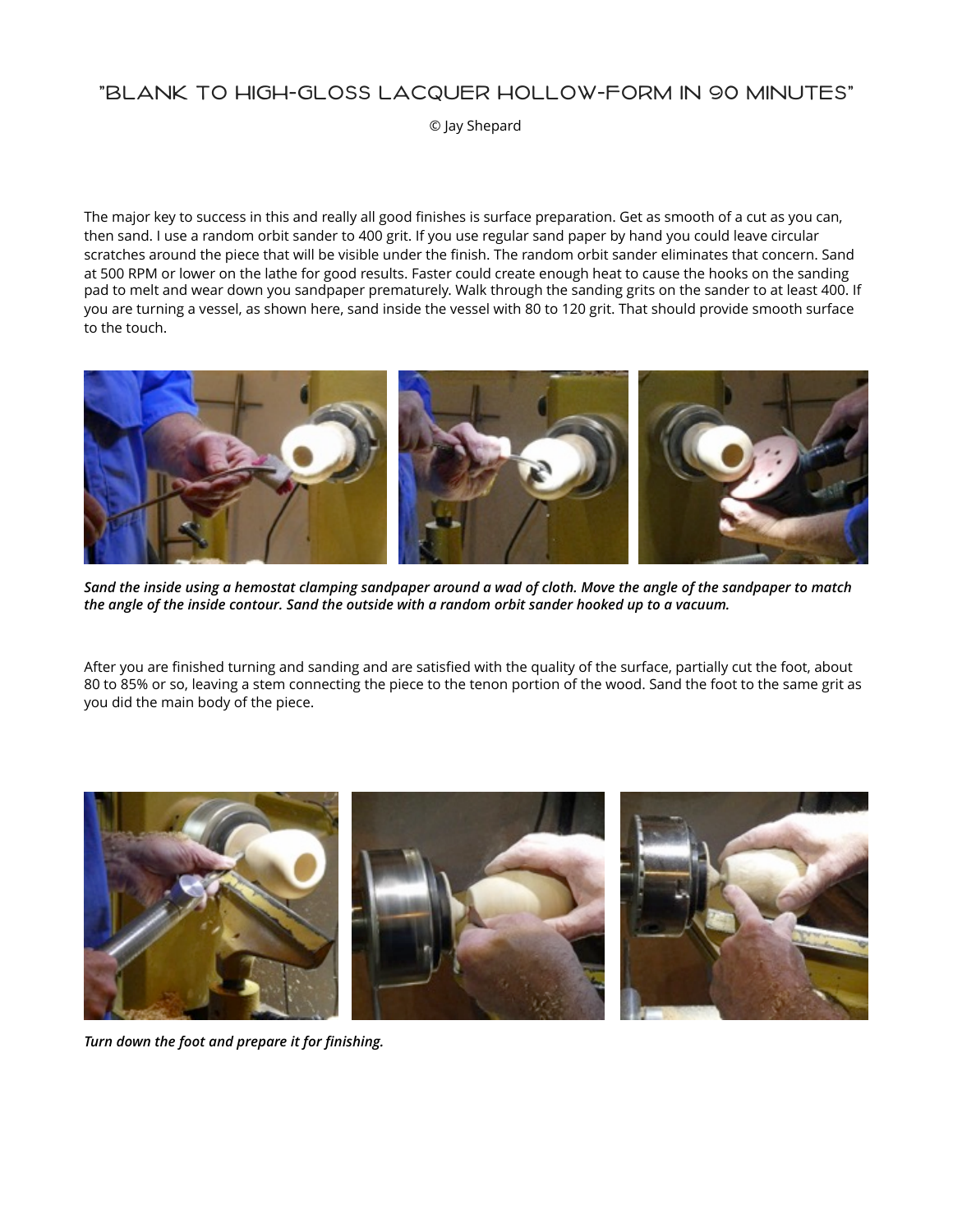## "BLANK TO HIGH-GLOSS LACQUER HOLLOW-FORM IN 90 MINUTES" PAGE 2

The water-based lacquer I use is Hydrocote Resisthane Plus, Gloss Finish, from Hood Finishing Products:

#### **http://www.hoodfi[nishing.com/HYDROCOTE\\_](http://www.hoodfinishing.com/HYDROCOTE_finishes.html)finishes.html**

It is their water-based lacquer. Thin the lacquer 50/50 with denatured alcohol. Once you mix it, keep the container sealed. Alcohol evaporates quickly.

### *Mix the lacquer and denatured alcohol 50/50.*



Turn your lathe up to 1200 to 1500 RPM. Apply the thinned lacquer with a rag. Apply moderate pressure through the first few coats. Apply gentle pressure in the final few coats. Touch for dryness between coats.



#### *Apply multiple coats*

After the sixth coat let the piece spin on the lathe until dry. The piece should feel dry to touch and not cold, slightly cool is OK, room temperature preferred.

Ambient air temperature and humidity will dictate just how long it will take the lacquer to really dry. If you try this, your results may vary because of these factors.

After you have built the lacquer finish, it is time to sand with a highquality wet/dry sand paper. Sand dry. Start at 400 to 600 grit and go up to 2000. The lathe should be turning at about 500 RPM or less. Use very light pressure and keep the sandpaper moving. A fine white powder should be coming off as you sand. You want to smooth out the surface, not remove it. The finish should look even and smooth after sanding.

*Sand with a light touch, with the lathe turning slowly to produce fine white powder.*